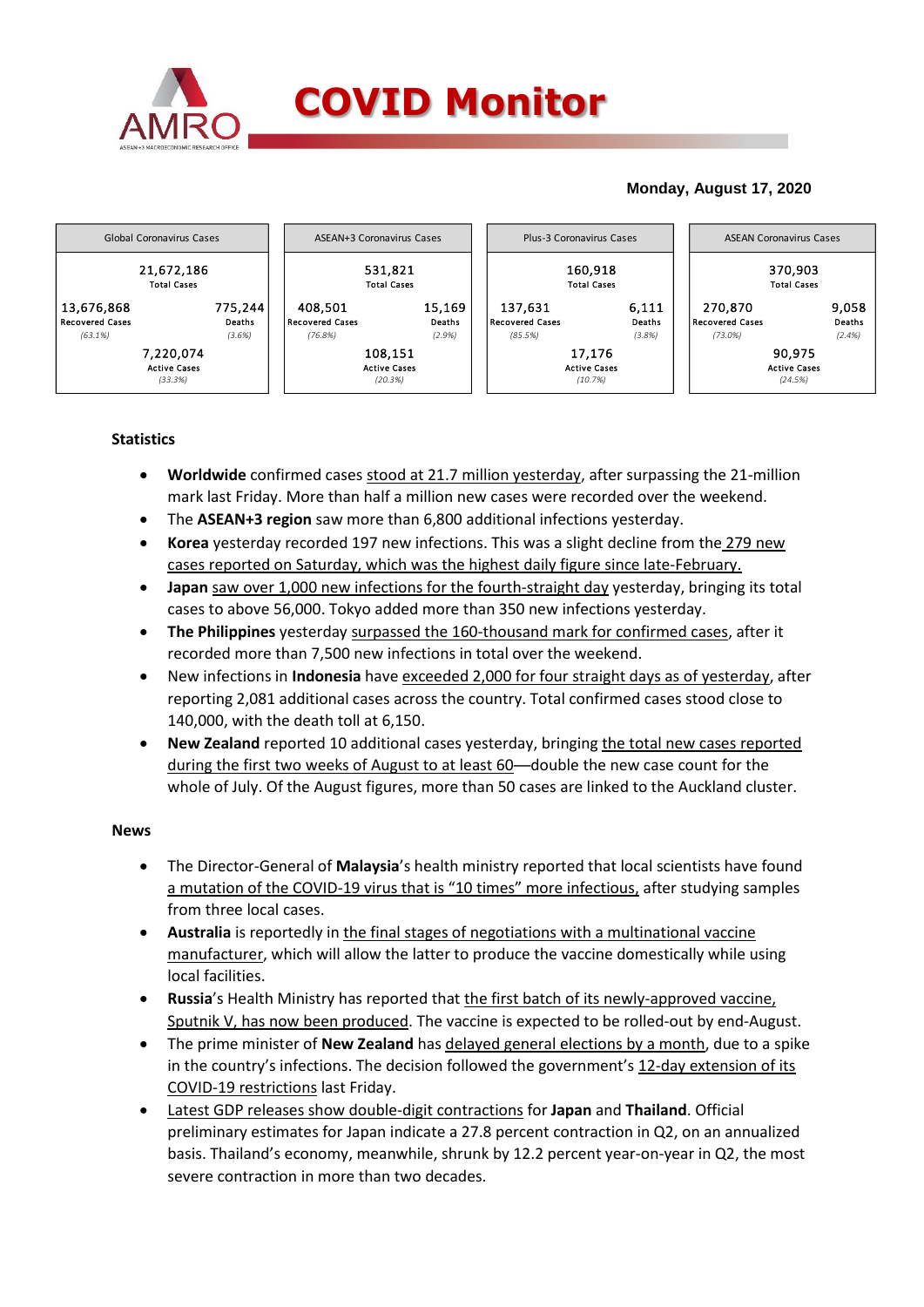

#### Overview of Confirmed COVID-19 Cases

| Economy              | <b>Total</b> | Cases per 1M   | <b>New</b>     | <b>New Cases</b> | <b>New Cases</b> | <b>ANew</b>    | ∆% New | Total         | <b>New</b>     | <b>Fatality</b> | <b>Total</b>             | Recovery                 | <b>Active</b> |
|----------------------|--------------|----------------|----------------|------------------|------------------|----------------|--------|---------------|----------------|-----------------|--------------------------|--------------------------|---------------|
|                      | Cases        | Population     | Cases          | per 1M Pop.      | $(7-day avg)^1$  | Cases          | Cases  | <b>Deaths</b> | <b>Deaths</b>  | <b>Rate (%)</b> | Recovered                | Rate $(%)2$              | Cases         |
| Global               | 21,672,186   |                | 212,487        |                  |                  | $-87,482$      | 1.0    | 775,244       | 4,181          | 3.6             | 13,676,868               | 63.1                     | 7,220,074     |
| ASEAN+3              | 531,821      |                | 6,859          |                  |                  | $-1,449$       | 1.3    | 15,169        | 154            | 2.9             | 408,501                  | 76.8                     | 108,151       |
| Plus-3               | 160,918      |                | 1,316          |                  |                  | $-261$         | 0.8    | 6,111         | 10             | 3.8             | 137,631                  | 85.5                     | 17,176        |
| <b>ASEAN</b>         | 370,903      |                | 5,543          |                  |                  | $-1,188$       | 1.5    | 9,058         | 144            | 2.4             | 270,870                  | 73.0                     | 90,975        |
|                      |              |                |                |                  |                  |                |        |               |                |                 |                          |                          |               |
| China                | 84,849       | 60             | 22             | 0.0              |                  | $\overline{3}$ | 0.0    | 4,634         | $\mathbf 0$    | 5.5             | 79,605                   | 93.8                     | 610           |
| Hong Kong, China     | 4,480        | 587            | 74             | 9.7              |                  | 28             | 1.7    | 69            | 0              | 1.5             | 3,549                    | 79.2                     | 862           |
| Japan                | 56,074       | 446            | 1,023          | 8.1              |                  | $-210$         | 1.9    | 1,103         | 10             | 2.0             | 40,560                   | 72.3                     | 14,411        |
| Korea                | 15,515       | 298            | 197            | 3.8              |                  | $-82$          | 1.3    | 305           | 0              | 2.0             | 13,917                   | 89.7                     | 1,293         |
|                      |              |                |                |                  |                  |                |        |               |                |                 |                          |                          |               |
| Indonesia            | 139,549      | 517            | 2,081          | 7.7              |                  | $-264$         | 1.5    | 6,150         | 79             | 4.4             | 93,103                   | 66.7                     | 40,296        |
| Malaysia             | 9,200        | 277            | 25             | 0.8              |                  | $-1$           | 0.3    | 125           | 0              | 1.4             | 8,859                    | 96.3                     | 216           |
| Philippines          | 161,253      | 1,465          | 3,335          | 30.3             |                  | $-923$         | 2.1    | 2,665         | 65             | 1.7             | 112,586                  | 69.8                     | 46,002        |
| Singapore            | 55,747       | 9,777          | 86             | 15.1             |                  | 5              | 0.2    | 27            | 0              | 0.0             | 51,953                   | 93.2                     | 3,767         |
| Thailand             | 3,378        | 50             | $\overline{2}$ | 0.0              |                  | $\overline{2}$ | 0.1    | 58            | 0              | 1.7             | 3,194                    | 94.6                     | 126           |
|                      |              |                |                |                  |                  |                |        |               |                |                 |                          |                          |               |
| Brunei Darussalam    | 142          | 315            | $\mathbf 0$    | 0.0              |                  | 0              | 0.0    | 3             | 0              | 2.1             | 138                      | 97.2                     | $\mathbf{1}$  |
| Cambodia             | 273          | 16             | 0              | 0.0              |                  | 0              | 0.0    | 0             | 0              | 0.0             | 238                      | 87.2                     | 35            |
| Lao PDR              | 22           | $\overline{3}$ | $\mathbf 0$    | 0.0              |                  | 0              | 0.0    | 0             | 0              | 0.0             | 19                       | 86.4                     | 3             |
| Myanmar              | 375          | $\overline{7}$ | $\mathbf 1$    | 0.0              |                  | $\mathbf{1}$   | 0.3    | 6             | 0              | 1.6             | 329                      | 87.7                     | 40            |
| Vietnam              | 964          | 10             | 13             | 0.1              |                  | -8             | 1.4    | 24            | 0              | 2.5             | 451                      | 46.8                     | 489           |
|                      |              |                |                |                  |                  |                |        |               |                |                 |                          |                          |               |
| Belgium              | 78,323       | 6,801          | 454            | 39.4             |                  | $-302$         | 0.6    | 9,939         | $\overline{4}$ | 12.7            | 17,994                   | 23.0                     | 50,390        |
| France               | 239,345      | 3,683          | J.             |                  |                  | $\sim$         | $\sim$ | 30,297        |                | 12.7            | 72,408                   | 30.3                     | 136,658       |
| Germany              | 225,007      | 2,712          | 519            | 6.3              |                  | $-178$         | 0.2    | 9,235         | 0              | 4.1             | 201,187                  | 89.4                     | 14,585        |
| Italy                | 253,915      | 4,216          | 477            | 7.9              |                  | $-152$         | 0.2    | 35,396        | 4              | 13.9            | 203,786                  | 80.3                     | 14,733        |
| Netherlands          | 64,468       | 3,731          | 579            | 33.5             |                  | $-183$         | 0.9    | 6,194         | 3              | 9.6             |                          | $\overline{\phantom{a}}$ |               |
| Spain                | 342,813      | 7,315          | J.             |                  |                  | $\sim$         | $\sim$ | 28,752        |                | 8.4             | 150,376                  | 43.9                     | 53,521        |
| Switzerland          | 38,124       | 4,409          | 200            | 23.1             |                  | $-53$          | 0.5    | 1,991         | 0              | 5.2             | 33,300                   | 87.3                     | 2,833         |
| United Kingdom       | 320,343      | 4,763          | 1,111          | 16.5             |                  | $-2,500$       | 0.3    | 46,791        | $\Omega$       | 14.6            | $\overline{\phantom{a}}$ | $\sim$                   |               |
|                      |              |                |                |                  |                  |                |        |               |                |                 |                          |                          |               |
| Brazil               | 3,340,197    | 15,802         | 23,101         | 109.3            |                  | $-67,552$      | 0.7    | 107,852       | 620            | 3.2             | 2,655,017                | 79.5                     | 577,328       |
| Canada               | 124,004      | 3,279          | 179            | 4.7              |                  | $-41$          | 0.1    | 9,074         | $\overline{2}$ | 7.3             | 110,202                  | 88.9                     | 4,728         |
| Chile                | 385,946      | 19,835         | 2,044          | 105.0            |                  | 253            | 0.5    | 10,452        | 57             | 2.7             | 358,828                  | 93.0                     | 16,666        |
| Mexico               | 522,162      | 4,109          | 4,448          | 35.0             |                  | $-1,897$       | 0.9    | 56,757        | 214            | 10.9            | 424,298                  | 81.3                     | 41,107        |
| Peru                 | 525,803      | 16,019         | 9,507          | 289.6            |                  | 9,507          | 1.8    | 26,075        | 219            | 5.0             | 365,367                  | 69.5                     | 134,361       |
| <b>United States</b> | 5,375,914    | 16,239         | 41,730         | 126.1            |                  | $-5,783$       | 0.8    | 169,701       | 565            | 3.2             | 1,833,067                | 34.1                     | 3,373,146     |
|                      |              |                |                |                  |                  |                |        |               |                |                 |                          |                          |               |
| Australia            | 23,558       | 907            | 271            | 10.4             |                  | 19             | 1.2    | 421           | 25             | 1.8             | 14,083                   | 59.8                     | 9,054         |
| India                | 2,647,663    | 1,933          | 57,711         | 42.1             |                  | $-6,319$       | 2.2    | 50,921        | 941            | 1.9             | 1,919,842                | 72.5                     | 676,900       |
| Iran                 | 343,203      | 4,079          | 2,133          | 25.3             |                  | $-112$         | 0.6    | 19,639        | 147            | 5.7             | 297,486                  | 86.7                     | 26,078        |
| Russia               | 920,719      | 6,280          | 4,911          | 33.5             |                  | $-119$         | 0.5    | 15,653        | 68             | 1.7             | 731,444                  | 79.4                     | 173,622       |
| Saudi Arabia         | 298,542      | 8,588          | 1,227          | 35.3             |                  | $-186$         | 0.4    | 3,408         | 39             | 1.1             | 266,953                  | 89.4                     | 28,181        |
| South Africa         | 587,345      | 9,835          | 3,692          | 61.8             |                  | $-821$         | 0.6    | 11,839        | 162            | 2.0             | 472,377                  | 80.4                     | 103,129       |

Data as of 16/8/2020